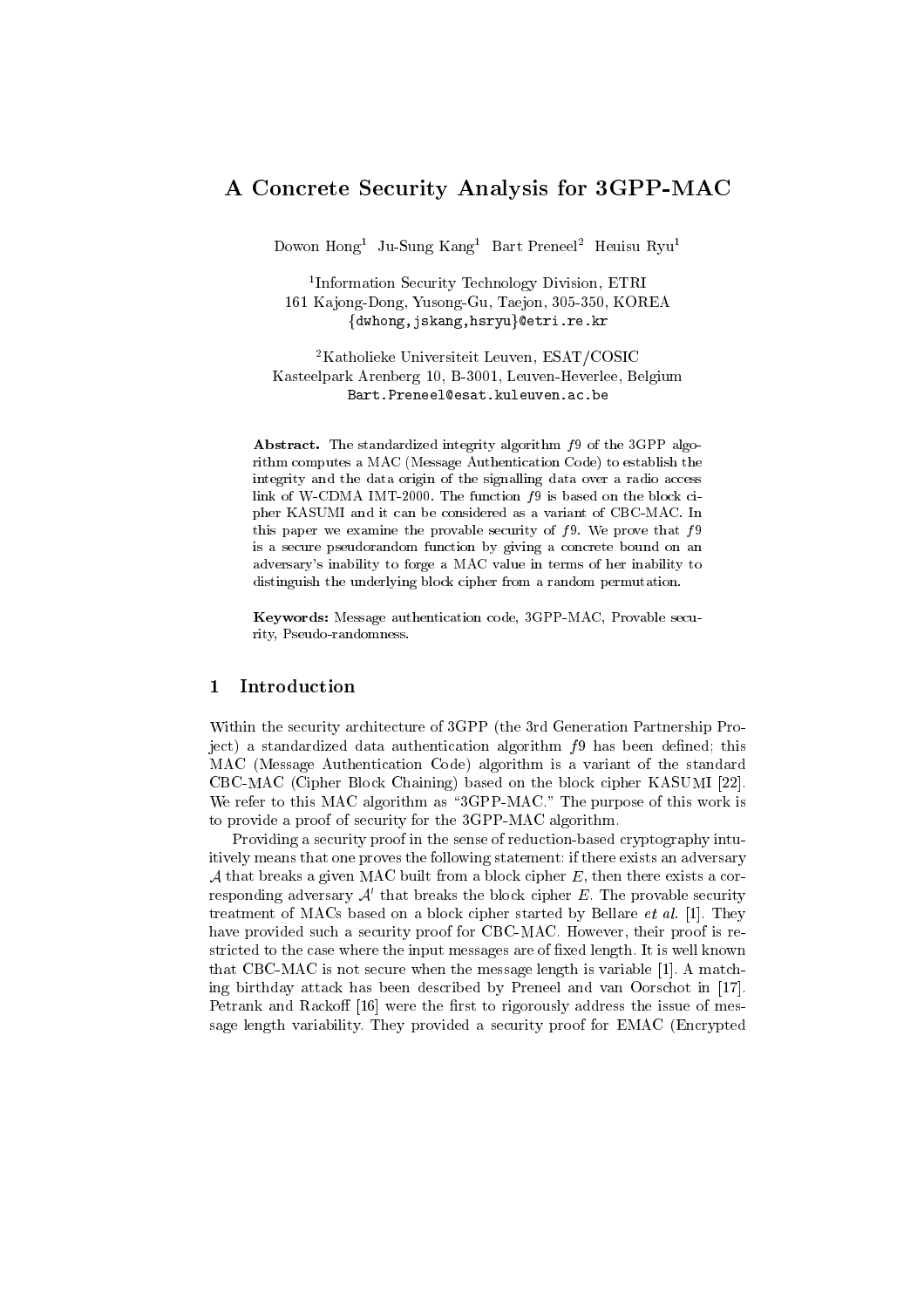CBC-MAC) which handles messages of variable unknown lengths. Black and Rogaway [3] introduced three refinements to EMAC that improve the efficiency. They also provided a new security proof by using new techniques which treat EMAC as an instance of the Carter-Wegman paradigm [5, 20]. Jaulmes, Joux, and Valette [7] proposed RMAC (Randomized MAC) which is an extension of EMAC. They showed that the security of RMAC improves over the birthday bound of [17] in the ideal-cipher model. This is not a reduction-based provable security result. Note that RMAC is currently being considered for standardization by NIST. However, recently ithas been demonstrated that RMAC is vulnerable to related-key attacks  $[12–14]$ . Furthermore, it has been shown that it is not possible to provide a proof of security for the salted variant of RMAC [19]. Black and Rogaway [4, 18] have proposed a parallelizable block cipher mode of operation for message authentication (PMAC) together with a security proof. Several other new modes, such as XECB-MAC [6] and TMAC [8] have been submitted to NIST for consideration, but they will probably not be included in the standard [24].

The security evaluation of 3GPP-MAC has primarily been performed by the 3GPP SAGE group (Security Algorithms Group of Experts) [21]. Based on some ad hoc analysis, the general conclusion of [21] is that 3GPP-MAC does not exhibit any security weaknesses. Recently, Knudsen and Mitchell [11] analyzed 3GPP-MAC from the viewpoint of a birthday attack. They have described several types of forgery and key recovery attacks for 3GPP-MAC; they have also shown that key recovery attacks are infeasible: the most efficient attack requires around 5 x 2<sup>14</sup> chosen messages. We believe that it is important to provide a security proof for a MAC algorithm based on an information theoretic and a complexity theoretic analysis. Such a security proof can be considered as a theoretical evidence of the soundness of the overall structure of a MAC algorithm. However so far no security proof has been provided in the literature for 3GPP-MAC. This observation motivates this paper.

In this paper we prove that 3GPP-MAC is secure in the sense of reductionbased cryptography. More specically, we prove that 3GPP-MAC is a pseudorandom function which means that no attacker with polynomially many queries can distinguish 3GPP-MAC from a perfect random function; by using this fact, we show that 3GPP-MAC is a secure MAC algorithm under the assumption that the underlying block cipher is a pseudorandom permutation. This assumption is a reasonable one since the pseudorandomness of the 3GPP block cipher KA-SUMI has recently been investigated by Kang *et al.* [9, 10]. We do not address the question whether the distinguishing bound we have obtained is sufficiently tight or not. We leaves this as an open problem.

## 2 Preliminaries

#### 2.1 Notation

Let  $\{0,1\}^n$  denote the set of all *n*-bit strings, and  $\{0,1\}^{n*}$  be the set of all binary strings whose bit-lengths are positive multiples of n. Let  $\mathcal{R}_{n*\to l}$  be the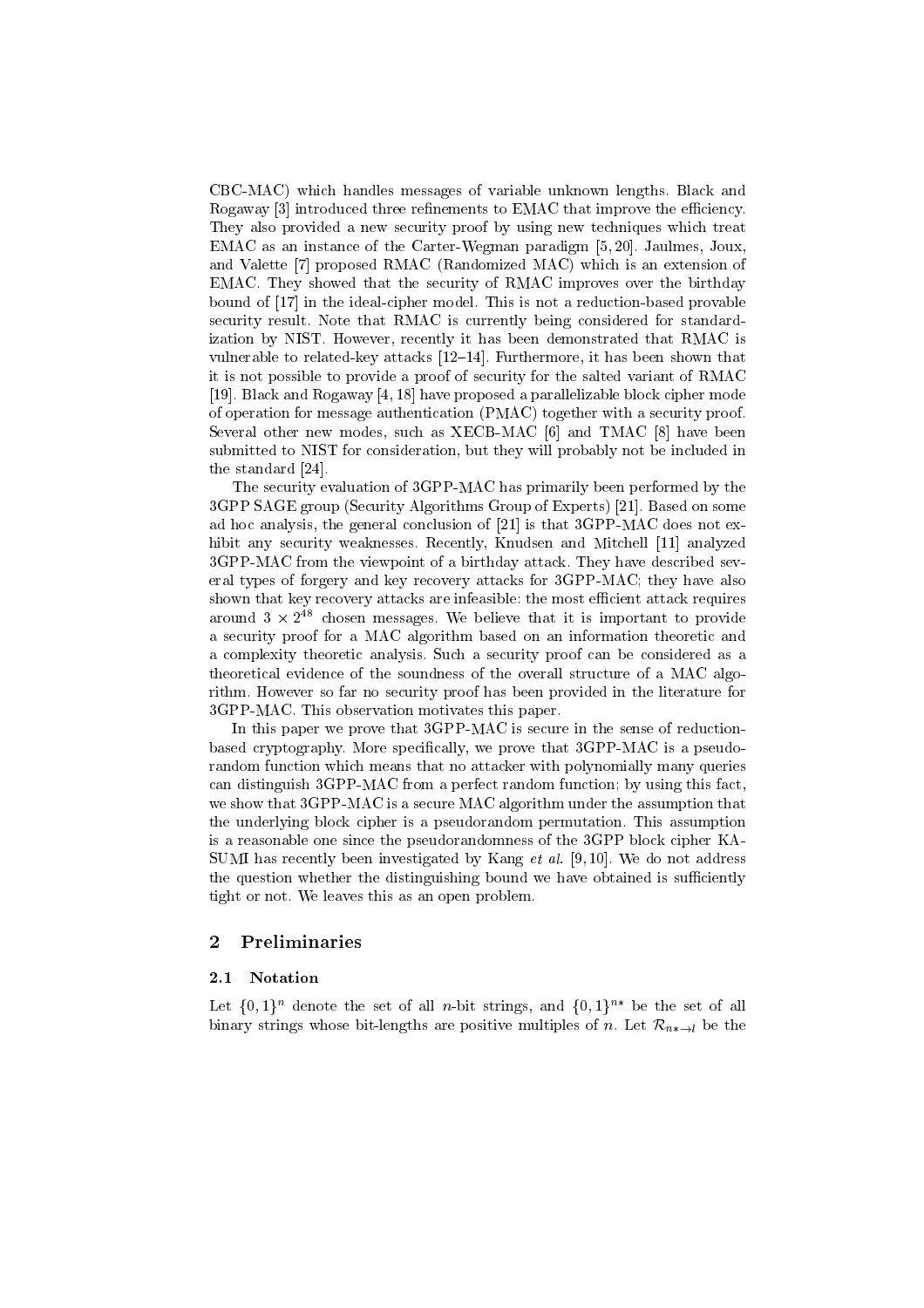set of all functions  $\lambda : \{0,1\}^{n*} \to \{0,1\}^l$ ,  $\mathcal{P}_n$  be the set of all permutations  $\pi: \{0,1\}^n \to \{0,1\}^n$ , and K be the key space which is the set of all possible key values K.

For any given key space K, message space  $\{0,1\}^{n*}$ , and codomain  $\{0,1\}^{l}$ , a MAC is a map  $\mathcal{F}: \mathcal{K} \times \{0,1\}^{n*} \to \{0,1\}^l$ . A MAC  $\mathcal{F}$  can be regarded as a family of functions from  $\{0,1\}^{n*}$  to  $\{0,1\}^l$  indexed by a key  $K \in \mathcal{K}$ . In fact,  $\mathcal{F}$ is a multiset since two or more different keys may define the same function.

Let  $E: \mathcal{K} \times \{0,1\}^n \to \{0,1\}^n$  be a block cipher; then  $E_K(X) = Y$  denotes that E uses a key  $K \in \mathcal{K}$  to encrypt an n-bit string X to an n-bit ciphertext Y.

### 2.2 The 3GPP-MAC algorithm

The 3GPP-MAC algorithm operates as follows. Suppose the underlying block cipher  $E$  has *n*-bit input and output blocks. Every message  $M$  in 3GPP-MAC is first padded such that the length is a multiple of n. The padding string in  $3GPP$ -MAC is appended even if the size of the message is already a multiple of  $n_i$ ; it is of the following form: Count  $||$  Fresh  $||$  M essage  $||$  Direction  $||$  1  $||$  00  $\cdots$  0, where Count, Fresh, and Direction are system dependent parameters. Throughout this paper we assume that the lengths of all messages are multiples of  $n$  since the details of the padding scheme are not relevant for our proof of security.

The 3GPP-MAC algorithm uses a pair of 128-bit keys  $K$  and  $K'$ , where  $K' = K \oplus Const$  and  $Const = 0xAA \cdots A$ . For any r-block message  $M = M[1] \cdots M[r]$ , 3GPP-MAC is computed as follows:

$$
O[0] \leftarrow 0
$$
  
for  $i = 1, \dots, r$  do  

$$
I[i] \leftarrow O[i-1] \oplus M[i]
$$

$$
O[i] \leftarrow E_K(I[i])
$$

$$
\overline{O}_K(M) \leftarrow O[1] \oplus O[2] \oplus \dots \oplus O[r]
$$

$$
\mathcal{M}_K(M) \leftarrow
$$
 the leftmost *l* bits of  $E_{K'}(\overline{O}_K(M))$   
return  $\mathcal{M}_K(M)$ 



Fig. 1. The 3GPP-MAC algorithm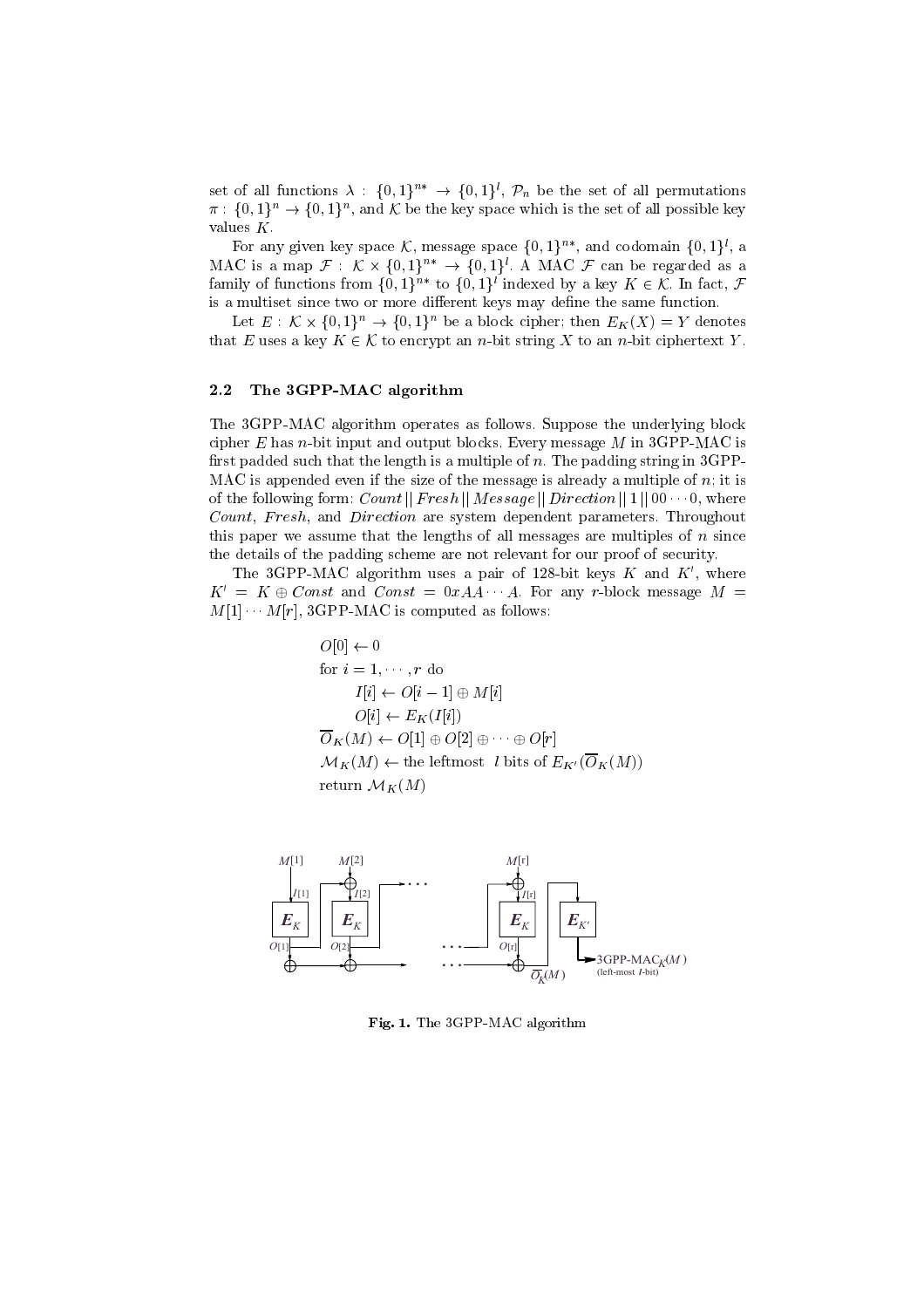Here  $\mathcal{M}_K(M)$  is the 3GPP-MAC value of the message M. The 3GPP-MAC algorithm is also depicted in Fig. 1. The 3GPP integrity algorithm  $f_9$  in the 3GPP technical specification [22] states that the underlying block cipher is KA-SUMI: KASUMI is a 64-bit block cipher with a 128-bit key. The 3GPP-MAC value consists of the leftmost 32 bits of the final encryption or  $l = 32$ .

Note that in the 3GPP-MAC algorithm,  $K$  and  $K'$  should be distinct to handle variable length messages. In fact, it is easy to break the 3GPP-MAC algorithm if  $K = K'$ . For example, if an adversary requests  $\mathcal{M}_K(X)$  for a 1-block message X, obtaining T, and requests  $\mathcal{M}_K(0)$  of a 1-block message 0, obtaining S, then she can compute the MAC  $\mathcal{M}_K(X||0||T \oplus X||0||T) =$ S. In other words, from the MACs of X and 0, one can forge the MAC of  $X||0||\mathcal{M}_K(X) \oplus X||0||\mathcal{M}_K(X)$  without knowing the key K.

#### 2.3 Comparison between CBC-MAC, EMAC, and 3GPP-MAC

The basic CBC-MAC algorithm [23] works as follows: for any r-block message  $M = M[1] \cdots M[r]$ , the CBC-MAC of M under the key K is defined as  $CBC_{E_K}(M) = C_r$ , where  $C_i = E_K(M[i] \oplus C_{i-1})$  for  $i = 1, \dots, r$  and  $C_0 = 0$ . The CBC-MAC is illustrated in Fig. 2.



Fig. 2. The CBC-MAC algorithm

It is well known that CBC-MAC is secure for messages of constant length, while it is insecure for arbitrary variable length messages [1]. There have been several efforts to design a variant of CBC-MAC for variable length messages. Bellare et al. [1] have suggested three variants of CBC-MAC, Input-length key separation, Length-prepending, and Encrypt last block, to handle variable length messages. Out of these three variants the most attractive method is the last one, since the length of message is not needed until the end of the computation. The method of encrypting the last block is called the EMAC; it has been proposed by the RIPE project in 1993 [2] and subsequently included in the ISO standard [23]; its security has been rigorously analyzed by Petrank and Rackoff  $[16]$ .

For any r-block message  $M = M[1] \cdots M[r]$ , EMAC of M is defined as  $EMAC_{E_{K_1},E_{K_2}}(M) = E_{K_2}(CBC_{E_{K_1}}(M))$ , where  $K_1$  and  $K_2$  are two different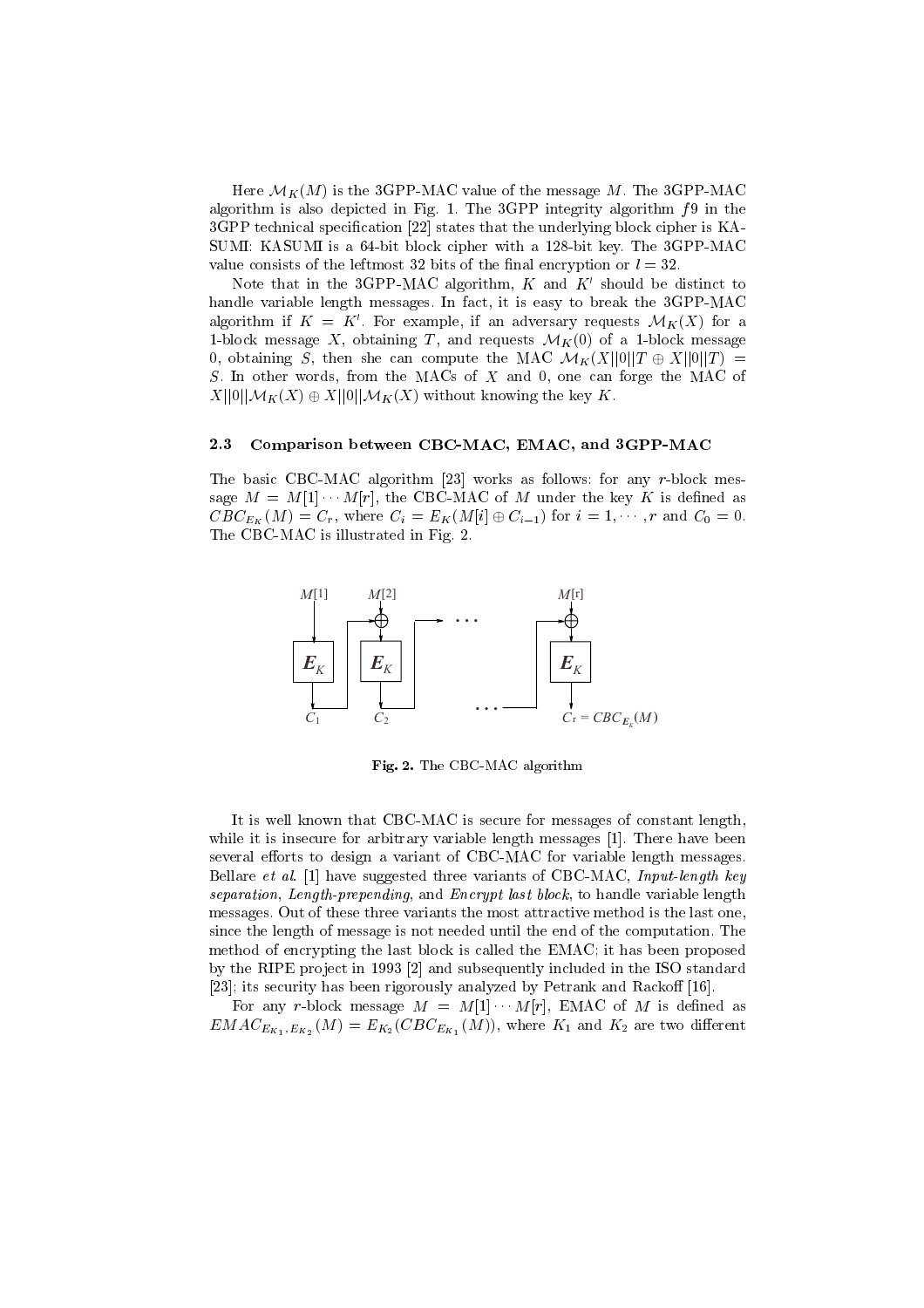keys in  $K$ . The EMAC algorithm is depicted in Fig. 3. In fact, Petrank and Rackoff [16] used one secret key K to produce two secret keys  $K_1 = E_K(0)$  and  $K_2 = E_K(1)$ , and they regarded  $E_{K_1}$  and  $E_{K_2}$  as two independently chosen random functions  $f_1$  and  $f_2$  for the proof of security.



Fig. 3. The EMAC algorithm

In order to optimize efficiency for constructions that accept arbitrary bit strings, Black and Rogaway [3] refined EMAC in three methods which they called ECBC, FCBC, and XCBC, respectively.

On the other hand, 3GPP-MAC can be seen as a variant of EMAC. There are two differences between 3GPP-MAC and EMAC. First, 3GPP-MAC uses a pair of keys K and K' such that K' is straightforwardly derived from K by XORing the fixed constant, but in EMAC, two keys  $K_1$  and  $K_2$  are obtained by encrypting two plaintexts  $0$  and  $1$  with the same key  $K$ . Thus we cannot regard  $E_K$  and  $E_{K'}$  as two independently chosen random functions f and f' for the proof of security. This situation of 3GPP-MAC is different from that of EMAC. Second, while 3GPP-MAC uses  $CBC_{E_K}(M)\oplus (C_1\oplus C_2\oplus\cdots\oplus C_{r-1})$  as the input of the final block computation  $E_{K'}$ , EMAC uses  $CBC_{E_{K}}(M)$  without XORing  $C_i$ 's as the input of the final computation  $E_{K_2}$ . These two distinct points give rise to a different security proof for EMAC and 3GPP-MAC.

### 2.4 Security model

We consider the following security model. Let  $\mathcal A$  be an adversary and  $\mathcal A^+$  denote that  $\mathcal A$  can access an oracle  $\mathcal O$ . Without loss of generality, adversaries are assumed to never ask a query outside the domain of the oracle, and to never repeat a query. For any  $g \in \mathcal{F}$ , we say that A forges g if A outputs  $g(x)$  for some  $x \in \{0,1\}^{n*}$ where  $\mathcal{A}^g$  never queried x to its oracle q. Define

$$
Adv^{mac}_{\mathcal{F}}(\mathcal{A}) = \Pr\left(\mathcal{A} \text{ forges } g \mid g \stackrel{R}{\leftarrow} \mathcal{F}\right) ,
$$

where  $g \stackrel{R}{\leftarrow} \mathcal{F}$  denotes the experiment of choosing a random element from  $\mathcal{F}$ .

Assume that for any random function  $\lambda \in \mathcal{R}_{n* \to l}$ , the value of  $\lambda(x)$  is a uniformly chosen *l*-bit string from  $\{0,1\}^l$ , for each  $x \in \{0,1\}^{n*}$ . That is, for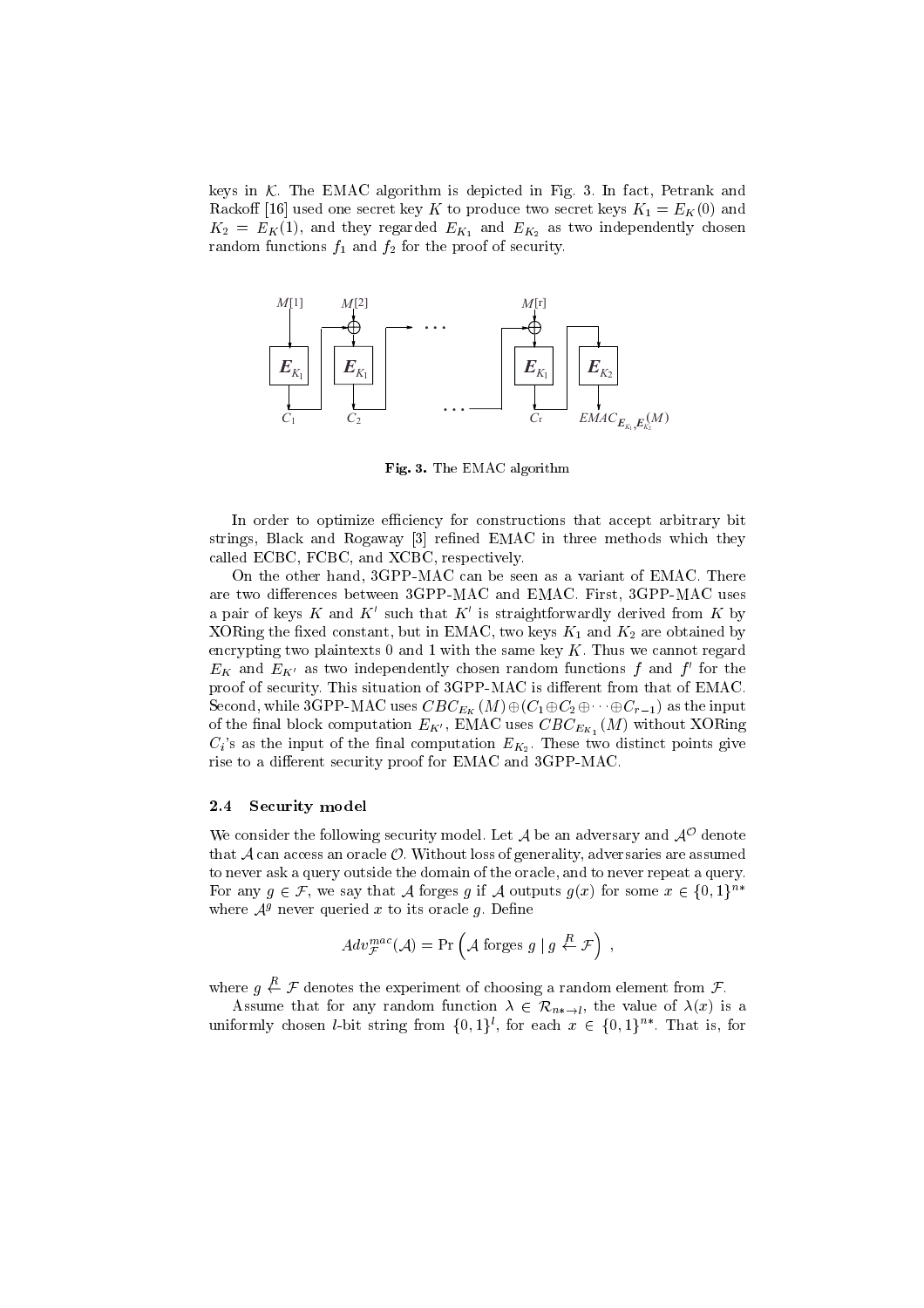any  $\lambda \in \mathcal{R}_{n*\to l}$ ,  $x \in \{0,1\}^{n*}$ , and  $y \in \{0,1\}^l$ ,  $\Pr(\lambda(x) = y) = 2^{-l}$ . This is a reasonable assumption since for any uniformly chosen function  $g: \{0,1\}^m \to$  $\{0,1\}^{l}$ ,  $\Pr(g(x) = y) = 2^{-l}$  for each  $x \in \{0,1\}^{m}$  and  $y \in \{0,1\}^{l}$ , regardless of the input length m. We define the advantage of an adversary  $A$  to distinguish a MAC F from the family of random functions  $\mathcal{R}_{n*\to l}$  as

$$
Adv_{\mathcal{F}}^{\mathcal{R}_{n * \to l}}(\mathcal{A}) = \Pr\left(\mathcal{A}^g \text{ outputs } 1 \mid g \stackrel{R}{\leftarrow} \mathcal{F}\right) - \Pr\left(\mathcal{A}^{\lambda} \text{ outputs } 1 \mid \lambda \stackrel{R}{\leftarrow} \mathcal{R}_{n * \to l}\right).
$$

We overload the notation defined above and write that

$$
Adv^{mac}_{\mathcal{F}}(t,q,\sigma)=\max_{\mathcal{A}}\{Adv^{mac}_{\mathcal{F}}(\mathcal{A})\}
$$

and

$$
Adv_{\mathcal{F}}^{\mathcal{R}_{n * \to l}}(t,q,\sigma) = \max_{\mathcal{A}} \{Adv_{\mathcal{F}}^{\mathcal{R}_{n * \to l}}(\mathcal{A})\},
$$

where the maximum is over all adversaries  $A$  who run in time at most  $t$  and ask its oracle q queries having aggregate length of  $\sigma$  blocks.

On the other hand, we regard the block cipher  $\Lambda_n$  as a family of permutations from  $\{0,1\}^n$  to itself indexed by a secret key  $K \in \mathcal{K}$ . Define

$$
Adv_{\Lambda_n}^{\mathcal{P}_n}(\mathcal{A}) = \Pr\left(\mathcal{A}^f \text{ outputs } 1 \mid f \stackrel{R}{\leftarrow} \Lambda_n\right) - \Pr\left(\mathcal{A}^{\pi} \text{ outputs } 1 \mid \pi \stackrel{R}{\leftarrow} \mathcal{P}_n\right)
$$

and

$$
Adv^{\mathcal{P}_n}_{\Lambda_n}(t,q) = \max_A \{Adv^{\mathcal{P}_n}_{\Lambda_n}(\mathcal{A})\},\,
$$

where the maximum is over all distinguishers  $A$  that run in time at most  $t$  and make at most  $q$  queries.

In what follows it will be convenient for us to think of 3GPP-MAC as using two functions f and f' instead of  $E_K$  and  $E_{K'}$ , respectively. We do this by denoting f to be  $E_K$  for a randomly chosen key K and f' to be  $E_{K'}$  for a second key  $K'$ . Note that  $f'$  is derived from f. Now, we may write

$$
\mathcal{M}_f(M) = \text{the leftmost } l \text{ bits of } f'(\bar{O}_f(M)),
$$

where  $\mathcal{O}_f(M) = \mathcal{O}[1] \oplus \mathcal{O}[2] \oplus \cdots \oplus \mathcal{O}[r], \mathcal{O}[i] = J(I[i]), I[i] = \mathcal{O}[i-1] \oplus M[i]$ for  $1 \le i \le r$ , and  $O[0] = 0$ .

We consider two function families related to 3GPP-MAC. A family  $\mathcal{M}_{A_n}$  for a block cipher  $\Lambda_n$  is the set of all functions  $\mathcal{M}_f$  for all  $f \in \Lambda_n$  and a family  $\mathcal{M}_{\mathcal{P}_n}$  is the set of all functions  $\mathcal{M}_{\pi}$  for all  $\pi \in \mathcal{P}_n$ . The  $\mathcal{M}_{\pi}$  is similarly defined as  $\mathcal{M}_f$  by considering  $\pi$  and  $\pi'$  instead of f and f', that is, for any message M,

$$
\mathcal{M}_{\pi}(M) = \text{the leftmost } l \text{ bits of } \pi'(\bar{O}_{\pi}(M)),
$$

where  $\pi' \in \mathcal{P}_n - \{\pi\}$  is automatically determind by  $\pi$ . Note that our result in the next section have nothing to do with the method of determining  $\pi'$  from  $\pi$ .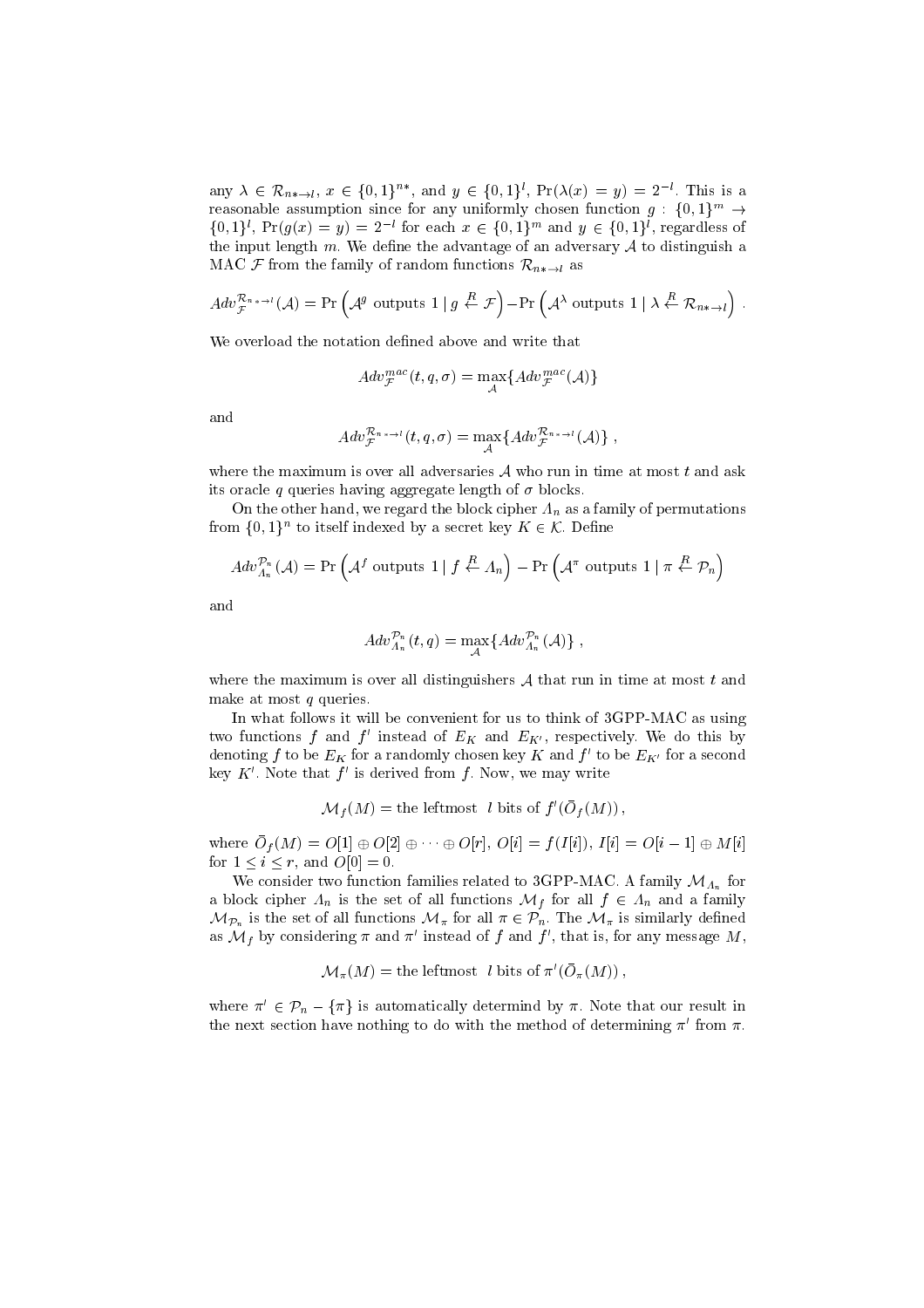### 3 The security of 3GPP-MAC

### 3.1 Main results

In this section we prove that the security of  $\mathcal{M}_{A_n}$  is implied by the security of the underlying block cipher  $\Lambda_n$ . We call a block cipher secure if it is a pseudorandom permutation: this means that no attacker with polynomially many encryption queries can distinguish the block cipher from a perfect random permutation. This approach to modeling the security of a block cipher was introduced by Luby and Rackoff  $[15]$ .

We first give the following information-theoretic bound on the security of 3GPP-MAC. We start by checking the possibility of distinguishing a random function in  $\mathcal{R}_{n*\to l}$  from a random function in  $\mathcal{M}_{\mathcal{P}_n}$ . We show that even a computationally unbounded adversary cannot obtain a too large advantage.

**Theorem 1** Let A be an adversary that makes queries to a random function chosen either from  $\mathcal{M}_{\mathcal{P}_n}$  or from  $\mathcal{R}_{n*\to l}$ . Suppose that A asks its oracle q queries, these queries having aggregate length of  $\sigma$  blocks. Then

$$
Adv_{\mathcal{M}_{\mathcal{P}_n}}^{\mathcal{R}_{n * \to l}}(\mathcal{A}) \leq \frac{(\sigma^2 + 2q^2)}{2^n}.
$$

The proof of Theorem 1 will be given in Sect. 3.2. It is a well-known result that if a MAC algorithm preserves pseudorandomness, it resists an existential forgery under adaptive chosen message attacks [1]. By using this fact and Theorem 1, we can obtain the main result:

**Theorem 2** Let  $\Lambda_n$ :  $\mathcal{K}\times\{0,1\}^n \rightarrow \{0,1\}^n$  be a family of permutations obtained from a block cipher. Then

$$
Adv_{\mathcal{M}_{A_n}}^{\mathcal{R}_{n*+1}}(t,q,\sigma) \le Adv_{\mathcal{A}_n}^{\mathcal{P}_n}(t',\sigma) + \frac{(\sigma^2 + 2q^2)}{2^n}
$$
(3.1)

and

$$
Adv_{\mathcal{M}_{A_n}}^{mac}(t, q, \sigma) \le Adv_{A_n}^{\mathcal{P}_n}(t', \sigma) + \frac{(\sigma^2 + 2q^2)}{2^n} + \frac{1}{2^l}, \qquad (3.2)
$$

where  $\iota = \iota + O(\sigma n)$ .

*Proof.* Let A be an adversary distinguishing  $\mathcal{M}_{A_n}$  from  $\mathcal{R}_{n* \to l}$  which makes at most q oracle queries having aggregate length of  $\sigma$  blocks and runs in time at most  $t$ . In order to prove equation  $(3.1)$ , we first show that there exists an adversary  $\mathcal{B}_\mathcal{A}$  which distinguishes  $\Lambda_n$  from  $\mathcal{P}_n$  such that

$$
Adv_{\Lambda_n}^{\mathcal{P}_n}(\mathcal{B}_\mathcal{A})=Adv_{\mathcal{M}_{\Lambda_n}}^{\mathcal{R}_{n\,*\to l}}(\mathcal{A})-Adv_{\mathcal{M}_{\mathcal{P}_n}}^{\mathcal{R}_{n\,*\to l}}(\mathcal{A})\;,
$$

where  $D_A$  makes at most  $\sigma$  queries and runs in time at most  $\iota = \iota + O(\sigma n)$ . The adversary  $\mathcal{B}_\mathcal{A}$  gets an oracle  $f: \{0,1\}^n \to \{0,1\}^n$ , a permutation chosen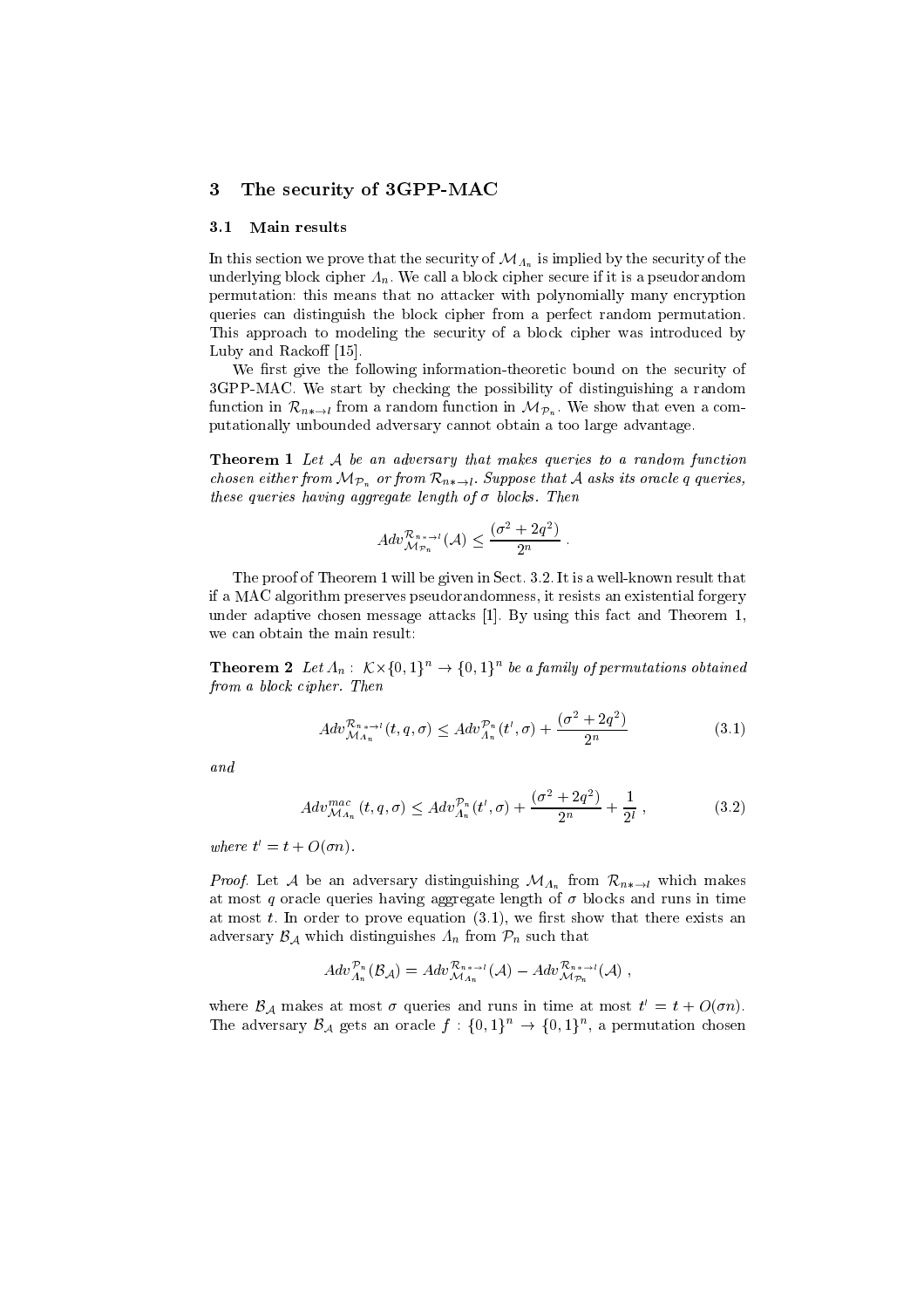from  $\Lambda_n$  or  $\mathcal{P}_n$ . It will run A as a subroutine, using f to simulate the oracle  $h: \{0,1\}^{n*} \rightarrow \{0,1\}^l$  that A expects.

Adversary  $\mathcal{B}_{\mathcal{A}}^{f}$ for i = 1; ; q do when A asks its oracle a query  $M_i$ , answer with  $\mathcal{M}_f(M_i)$ end for  $\mathcal A$  outputs a bit  $b$ return b

The oracle supplied to A by  $\mathcal{B}_\mathcal{A}$  is  $\mathcal{M}_f$ , where f is  $\mathcal{B}_\mathcal{A}$ 's oracle, and hence

$$
Adv_{\Lambda_n}^{\mathcal{P}_n}(\mathcal{B}_\mathcal{A}) = \Pr\left(\mathcal{B}_\mathcal{A}^f = 1 \mid f \stackrel{R}{\leftarrow} \Lambda_n\right) - \Pr\left(\mathcal{B}_\mathcal{A}^f = 1 \mid f \stackrel{R}{\leftarrow} \mathcal{P}_n\right)
$$

$$
= \Pr\left(\mathcal{A}^h = 1 \mid h \stackrel{R}{\leftarrow} \mathcal{M}_{\Lambda_n}\right) - \Pr\left(\mathcal{A}^h = 1 \mid h \stackrel{R}{\leftarrow} \mathcal{M}_{\mathcal{P}_n}\right) .
$$

However

$$
Adv_{\mathcal{M}_{\mathcal{P}_n}}^{\mathcal{R}_{n* \to l}}(\mathcal{A}) = \Pr\left(\mathcal{A}^h = 1 \mid h \stackrel{R}{\leftarrow} \mathcal{M}_{\mathcal{P}_n}\right) - \Pr\left(\mathcal{A}^h = 1 \mid h \stackrel{R}{\leftarrow} \mathcal{R}_{n* \to l}\right).
$$

Therefore by taking the sum of the two equations above, we obtain that

$$
Adv_{\Lambda_n}^{\mathcal{P}_n}(\mathcal{B}_{\mathcal{A}}) + Adv_{\mathcal{M}_{\mathcal{P}_n}}^{\mathcal{R}_{n+1-l}}(\mathcal{A})
$$
  
=  $\Pr\left(\mathcal{A}^h = 1 \mid h \stackrel{R}{\leftarrow} \mathcal{M}_{\Lambda_n}\right) - \Pr\left(\mathcal{A}^h = 1 \mid h \stackrel{R}{\leftarrow} \mathcal{R}_{n \leftarrow l}\right)$   
=  $Adv_{\mathcal{M}_{\Lambda_n}}^{\mathcal{R}_{n \leftarrow l}}(\mathcal{A})$ .

From this equation and the result of Theorem 1, we get

$$
Adv_{A_n}^{\mathcal{P}_n}(\mathcal{B}_\mathcal{A}) \ge Adv_{\mathcal{M}_{A_n}}^{\mathcal{R}_{n * \to l}}(\mathcal{A}) - \frac{(\sigma^2 + 2q^2)}{2^n},
$$

and the equation (3.1) follows, since

$$
Adv_{\mathcal{M}_{A_n}}^{\mathcal{R}_{n* \to I}}(t, q, \sigma) = \max_{\mathcal{A}} \left\{ Adv_{\mathcal{M}_{A_n}}^{\mathcal{R}_{n* \to I}}(\mathcal{A}) \right\}
$$
  

$$
\leq \max_{\mathcal{A}} \left\{ Adv_{A_n}^{\mathcal{P}_n}(B_{\mathcal{A}}) + \frac{(\sigma^2 + 2q^2)}{2^n} \right\}
$$
  

$$
\leq Adv_{A_n}^{\mathcal{P}_n}(t', \sigma) + \frac{(\sigma^2 + 2q^2)}{2^n}.
$$

Using Proposition 2.7 of [1], we can easily show that

$$
Adv_{\mathcal{M}_{A_n}}^{mac}(t,q,\sigma) \leq Adv_{\mathcal{M}_{A_n}}^{\mathcal{R}_{n* \to l}}(t',q,\sigma) + \frac{1}{2^l}, \qquad (3.3)
$$

where  $t = t + O(\sigma n)$ . Combining (5.1) and (5.3) we obtain the equation (5.2) which completes the proof.  $\Box$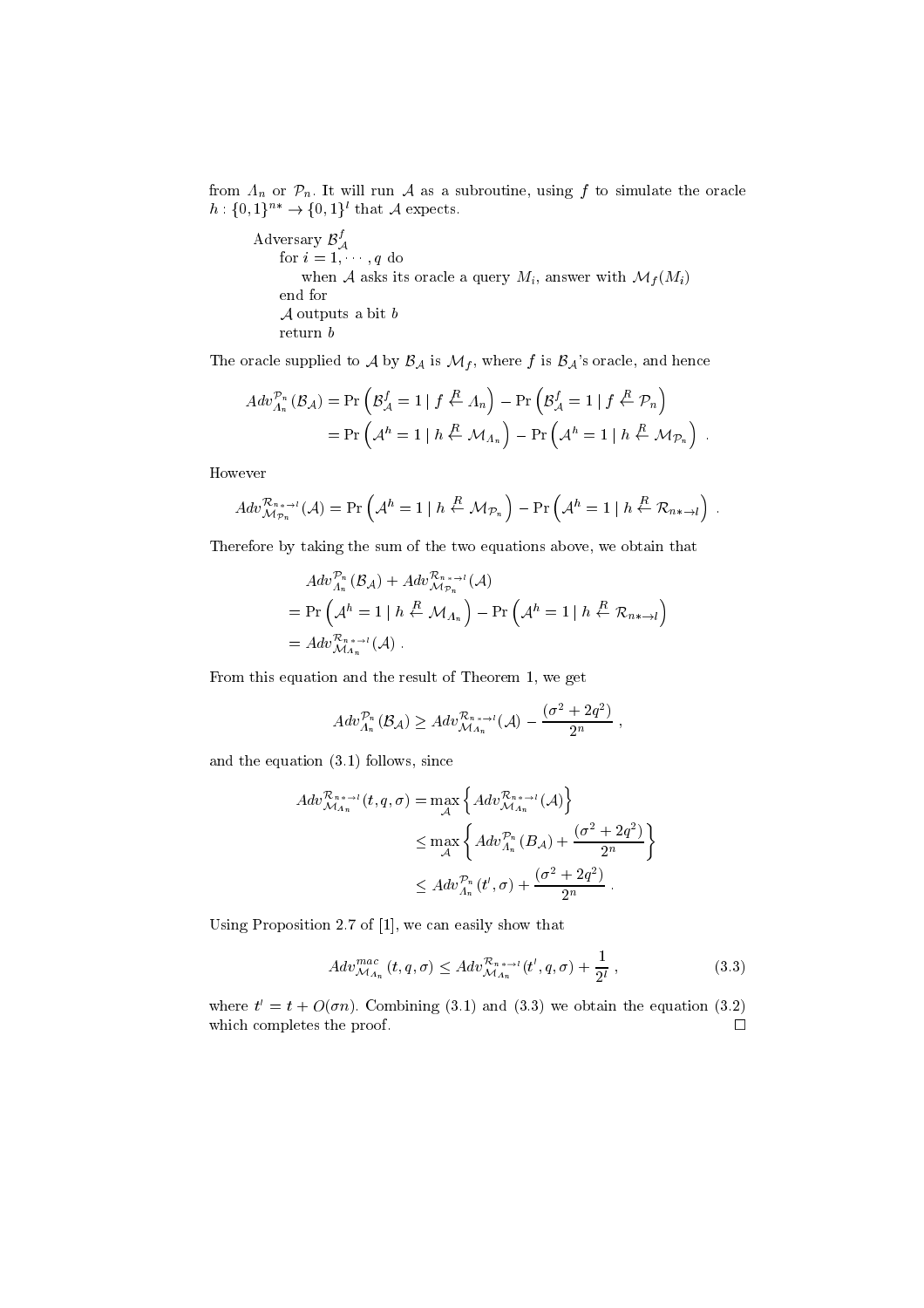#### 3.2 Proof of Theorem 1

Remember that the second permutation  $\bar{\pi}$  in  $\mathcal{M}_{\pi}(\cdot)$  is derived from  $\pi$ . In order to prove Theorem 1 we first prove the result under the condition that the second permutation  $\bar{\pi}$  is not related with the first permutation  $\pi$  in 3GPP-MAC. Assume that  $\pi$  and  $\pi'$  are chosen independently from  $\mathcal{P}_n$ . For any r-block message  $M =$  $M[1] \cdots M[r]$ , we set

> $\mathcal{M}_{\pi,\pi'}(M) = \text{the leftmost } l \text{ bits of }\pi' \left(O_{\pi}(M)\right),$ the contract of the contract of the contract of the contract of the contract of

where  $\mathcal{O}_{\pi}(M) = \mathcal{O}[1] \oplus \cdots \oplus \mathcal{O}[i], \mathcal{O}[i] = \pi(1|i]),$  and  $T[i] = \mathcal{O}[i - 1] \oplus M[i]$  for  $1 \leq i \leq r$ . Let  $\mathcal{M}_{\mathcal{P}_n \times \mathcal{P}_n}$  be the set of all functions  $\mathcal{M}_{\pi,\pi'}$ , where  $\pi$  and  $\pi$  are chosen independently from  $\mathcal{P}_n$ .

Lemma 1 below provides an information-theoretic bound on the security of MPn-Pn .

**Lemma 1** Let  $A$  be an adversary that makes queries to a random function chosen either from  $\mathcal{M}_{\mathcal{P}_n\times\mathcal{P}_n}$  or from  $\mathcal{K}_{n*\to l}$ . Suppose that A asks its oracle  $q$  queries, these queries having aggregate length of  $\sigma$  blocks. Then

$$
Adv_{\mathcal{M}_{\mathcal{P}_n \times \mathcal{P}_n}}^{\mathcal{R}_{n * \to l}}(\mathcal{A}) \le \frac{(\sigma^2 + 2q^2)}{2^{n+1}}.
$$

Proof. To prove Lemma 1 we apply the idea from the proof of PMAC's security In [18]. Let A be an adversary distinguishing  $\mathcal{M}_{\mathcal{P}_n\times\mathcal{P}_n}$  from  $\mathcal{K}_{n*\rightarrow l}$ . Since the adversary  $A$  is not limited in computational power, we may assume it is deterministic. One can imagine A interaction  $\Theta$  with a MPN-  $\mu$  MP  $\mu$  is a set of  $\Gamma$  and  $\Theta$ the following game, denoted Game 1.

Game 1: Simulation of  $\mathcal{M}_{\mathcal{P}_n\times\mathcal{P}_n}$ Photos and the contract of the contract of the contract of the contract of the contract of the contract of the contract of the contract of the contract of the contract of the contract of the contract of the contract of the

1 unusual  $\leftarrow$  false; for all  $x \in \{0,1\}^n$  do  $\pi(x) \leftarrow$  undefined,  $\pi'(x) \leftarrow$  undefined 2 When A makes its t-th query,  $M_t = M_t[1] \cdots M_t[r_t]$  where  $t \in \{1, \dots, q\}$ 3  $I_t[1] \leftarrow M_t[1]$ 4 For  $i = 1, \dots, r_t$  do 5  $A \leftarrow \{I_t[j] \mid 1 \leq j \leq i-1\} \cup \{I_s[j] \mid 1 \leq s \leq t-1, 1 \leq j \leq r_s\}$ 6 if  $I_t[i] \in A$  then  $O_t[i] \leftarrow \pi(I_t[i])$ 7 else  $O_t[i] \leftarrow R \{0,1\}^n$ 8  $A_{\pi} \leftarrow {\pi(I_t[j])} | 1 \leq j \leq i-1 \} \cup {\pi(I_s[j])} | 1 \leq s \leq t-1, 1 \leq j \leq r_s$ 9 if  $O_t[i] \in A_\pi$  then [ unusual  $\leftarrow$  true;  $O_t[i] \stackrel{R}{\leftarrow} A_\pi^C$  ] 10  $\pi(I_t[i]) \leftarrow O_t[i]$ 11 if  $i < r_t$  then  $I_t[i + 1] \leftarrow O_t[i] \oplus M_t[i + 1]$  $12$   $O_t(1)$   $\leftarrow$   $O_t(1)$   $\oplus$   $\cdots$   $\oplus$   $O_t(r_t)$ 19  $B \subseteq \{ \cup s \mid \forall i \leq s \leq t-1 \}$ 14 II  $O_t(M_t) \in D$  then | unusual  $\leftarrow$  true;  $M A C_t \leftarrow \pi (O_t)$  | 15 else  $MAC_t \stackrel{R}{\leftarrow} \{0,1\}^n$ 10  $D_{\pi'} \leftarrow \{ \pi \left( U_s(M_s) \right) | 1 \leq s \leq t-1 \}$ 17 if  $MAC_t \in B_{\pi'}$  then [ unusual  $\leftarrow$  true;  $MAC_t \stackrel{R}{\leftarrow} B_{\pi'}^C$  ]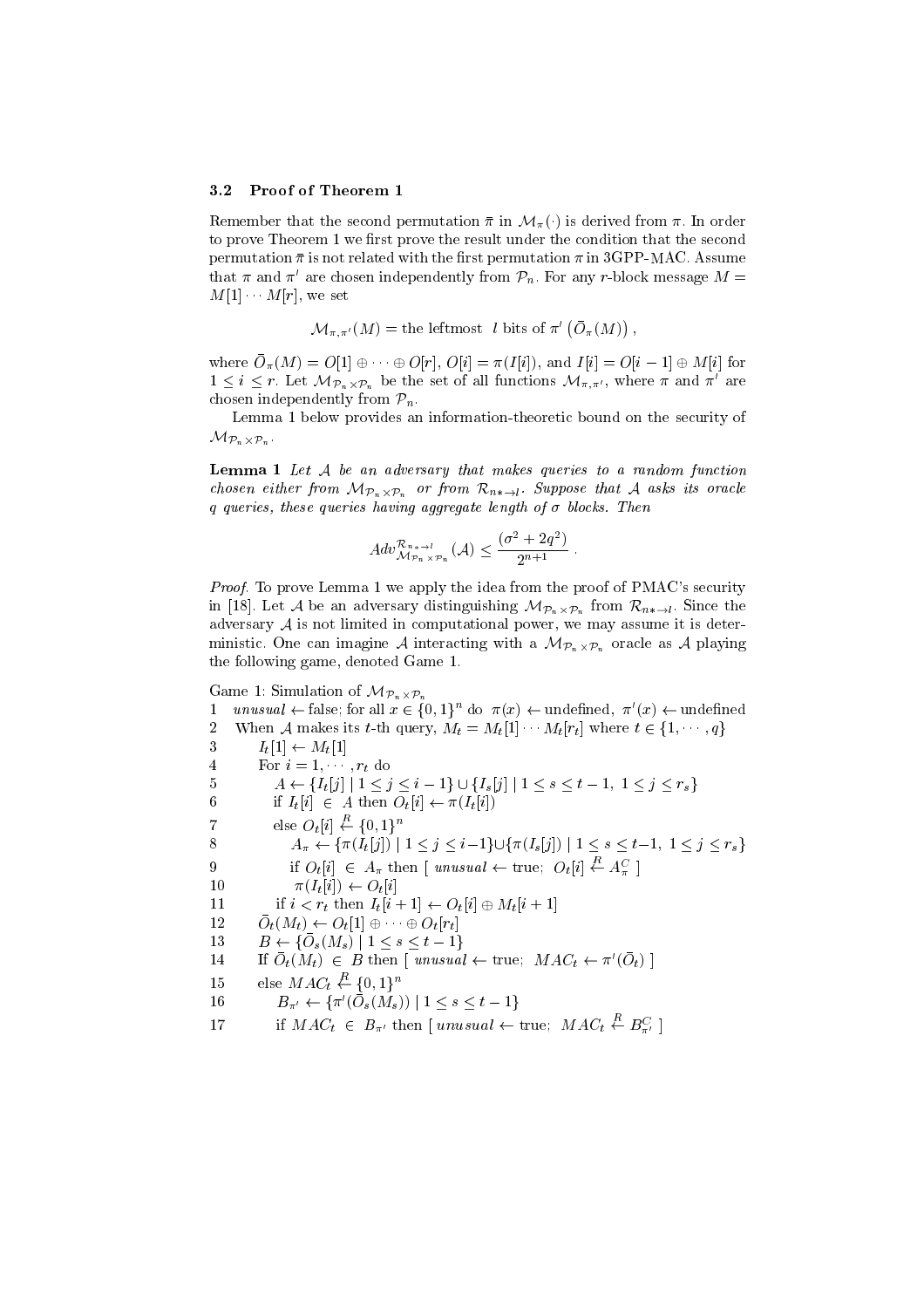- 18  $\pi$  ( $U_t$ ( $M_t$ ))  $\leftarrow$   $ML_t$
- 19  $\mathcal{M}_{\pi,\pi'}(M_t) \leftarrow$  the leftmost *l*-bit of  $MAC_t$
- 20 Return  $\mathcal{M}_{\pi,\pi'}(M_t)$

Here we use  $A_\pi^C$  and  $B_{\pi'}^C$  to denote the complements of  $A_\pi$  and  $B_{\pi'}$ , respectively. Two particular permutations  $\pi$  and  $\pi'$  are equally likely among all permutations from  $\{0,1\}^n$  to  $\{0,1\}^n$ . In our simulation, we will view the selection of  $\pi$  and  $\pi'$  as an incremental procedure. This will be equivalent to selecting  $\pi$  and  $\pi'$ uniformly at random. This game perfectly simulates the behavior of MPn-Pn .

Let UNUSUAL be the event that the flag unusual is set to true in Game 1. In the absence of event UNUSUAL, the returned value  $\mathcal{M}_{\pi,\pi'}(M_t)$  at line 20 is random since the leftmost  $l$  bits of the string randomly selected at line 15. That is, the adversary sees the returned random values on distinct points. Therefore we get that

$$
Adv_{\mathcal{M}_{\mathcal{P}_n \times \mathcal{P}_n}}^{\mathcal{R}_{n \times \mathcal{A}}} (\mathcal{A}) \le \Pr(UNUSUAL). \tag{3.4}
$$

First we consider the probability that the flag *unusual* is set to true in line 9 or 17. In both cases, we have just chosen a random  $n$ -bit string and then we check whether it is a element in a set or not. We have that

Pn and the contract of the contract of the contract of the contract of the contract of the contract of the contract of the contract of the contract of the contract of the contract of the contract of the contract of the con

$$
\Pr(unusual = true in lines 9 or 17 in Game 1)
$$
\n
$$
\leq \frac{1+2+\cdots+(\sigma-1)+1+\cdots+(q-1)}{2^n}
$$
\n
$$
\leq \frac{\sigma^2+q^2}{2^{n+1}}.
$$
\n(3.5)

Now we can modify Game 1 by changing the behavior when  $unusual = true$ , and adding as a compensating factor the bound given by equation (3.5). We omit lines 8, 9, 16 and 17, and the last statement in line 14. The modified game is as follows.

Game 2: Simplication of Game 1

1 unusual  $\leftarrow$  false; for all  $x \in \{0,1\}^n$  do  $\pi(x) \leftarrow$  undefined,  $\pi'(x) \leftarrow$  undefined 2 When A makes its t-th query,  $M_t = M_t[1] \cdots M_t[r_t]$  where  $t \in \{1, \dots, q\}$ 3  $I_t[1] \leftarrow M_t[1]$ 4 For  $i = 1, \dots, r_t$  do 5  $A \leftarrow \{I_t[j] \mid 1 \leq j \leq i-1\} \cup \{I_s[j] \mid 1 \leq s \leq t-1, 1 \leq j \leq r_s\}$ 6 if  $I_t[i] \in A$  then  $O_t[i] \leftarrow \pi(I_t[i])$ 7 else  $[O_t[i] \stackrel{R}{\leftarrow} \{0,1\}^n; \pi(I_t[i]) \leftarrow O_t[i]$ 8 if  $i < r_t$  then  $I_t[i + 1] \leftarrow O_t[i] \oplus M_t[i + 1]$  $\mathcal{O}_t(w_t) \leftarrow \mathcal{O}_t|1| \oplus \cdots \oplus \mathcal{O}_t|r_t|$  $10 \quad D \leftarrow \bigcup_{s \in N} s_{s} \mid 1 \leq s \leq t-1$  $11 \qquad \text{if } \text{U}_t(\text{M}_t) \in D \text{ then }$  unusum  $\leftarrow$  true 12  $MAC_t \stackrel{R}{\leftarrow} \{0,1\}^n$ 13  $\pi$  ( $U_t$ ( $M_t$ ))  $\leftarrow$   $M$   $A U_t$ 14  $\mathcal{M}_{\pi,\pi'}(M_t) \leftarrow$  the leftmost *l*-bit of  $MAC_t$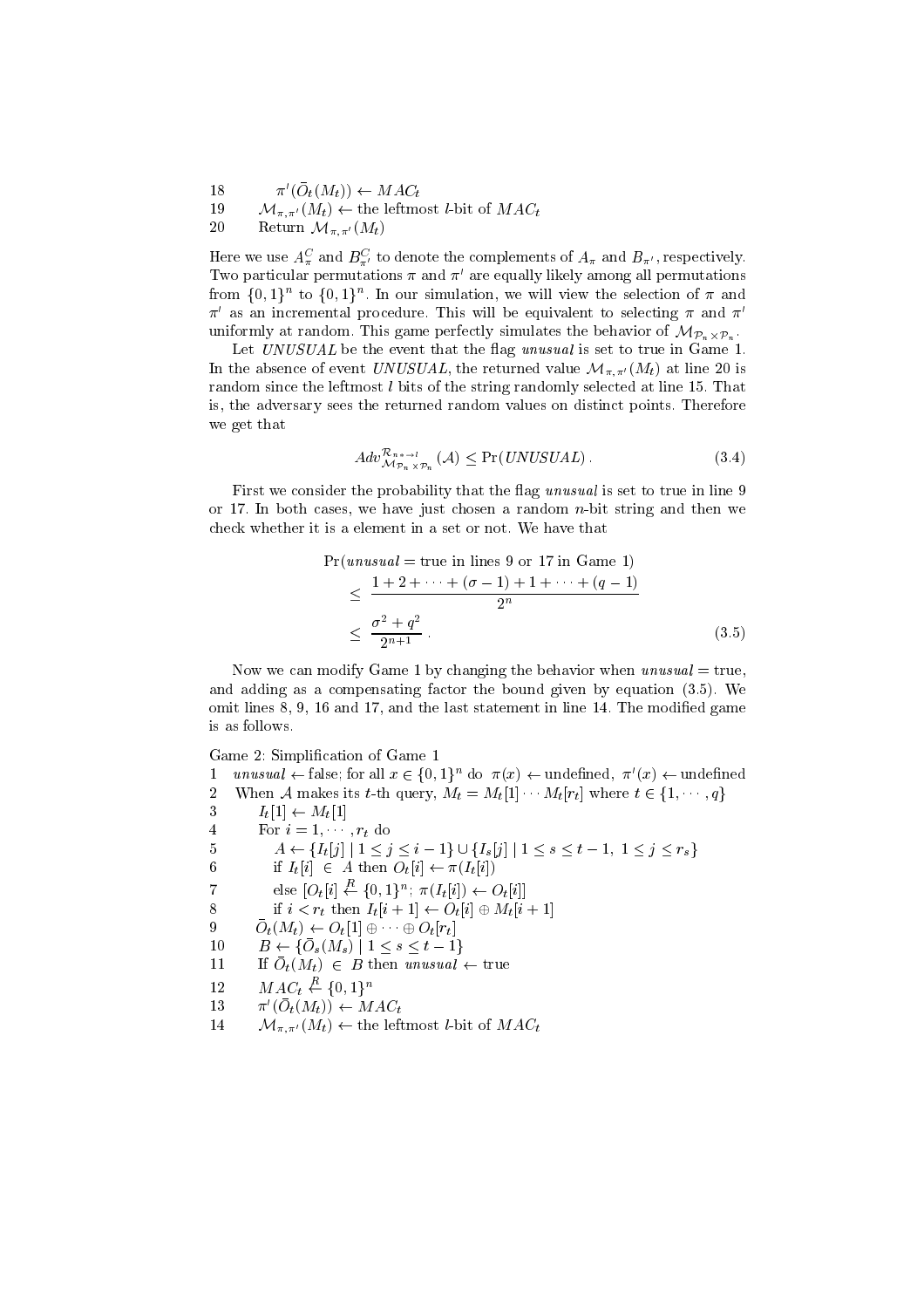15 Return  $\mathcal{M}_{\pi,\pi'}(M_t)$ 

By the equation (3.5) we have that

$$
Pr(UNUSUAL) \le Pr(unusual = true in Game 2) + \frac{\sigma^2 + q^2}{2^{n+1}}.
$$
 (3.6)

In Game 2 the value  $\mathcal{M}_{\pi,\pi'}(M_t)$  returned in response to a query  $M_t$  is a random *l*-bit string. Thus we can first select these  $MAC_t$  values in Game 2. This does not change the view of the adversary that interacts with the game and the probability that unusual is set to true. This modified game is called Game 3, and it is depicted as follows.

Game 3: Modication of Game 2

- 1 unusual  $\leftarrow$  false; for all  $x \in \{0,1\}^n$  do  $\pi(x) \leftarrow$  undefined,  $\pi'(x) \leftarrow$  undefined
- 2 When A makes its t-th query,  $M_t = M_t[1] \cdots M_t[r_t]$  where  $t \in \{1, \dots, q\}$
- 3  $MAC_t \stackrel{R}{\leftarrow} \{0,1\}^n$
- 4  $\mathcal{M}_{\pi,\pi'}(M_t) \leftarrow$  the leftmost *l*-bit of  $MAC_t$
- 5 Return  $\mathcal{M}_{\pi,\pi'}(M_t)$

6 When A is done making its q queries

7 For  $t = 1, \dots, q$  do 8  $I_t[1] \leftarrow M_t[1]$ 

9 For  $i = 1, \dots, r_t$  do

10  $A \leftarrow \{I_t[j] \mid 1 \leq j \leq i-1\} \cup \{I_s[j] \mid 1 \leq s \leq t-1, 1 \leq j \leq r_s\}$ 

- 11 if  $I_t[i] \in A$  then  $O_t[i] \leftarrow \pi(I_t[i])$
- 12 else  $[O_t[i] \stackrel{R}{\leftarrow} \{0,1\}^n; \pi(I_t[i]) \leftarrow O_t[i]$
- 13 if  $i < r_t$  then  $I_t[i+1] \leftarrow O_t[i] \oplus M_t[i+1]$
- $14$   $U_t(M_t) \leftarrow U_t[1] \oplus \cdots \oplus U_t[T_t]$
- $15 \quad D \leftarrow \{U_s \{M_s\} \mid 1 \leq s \leq t-1\}$
- $10$  If  $O_t(M_t) \in D$  then unusum  $\leftarrow$  true
- 17  $\pi$  ( $U_t$ ( $M_t$ ))  $\leftarrow$  M A $U_t$

We note that

$$
Pr(unusual = true in Game 3) = Pr(unusual = true in Game 2).
$$
 (3.7)

Now we want to show that the probability of unusual  $=$  true in Game 3, over the random  $MAC_t$  values selected at line 3 and the random  $O_t[i]$  values selected at line 12, is small. In fact, we will show something stronger: even if one arbitrarily fixes the values of  $MAC_1, \cdots, MAC_q \in \{0,1\}^n,$  the probability that unusual will be set to true is still small. Since the oracle answers have now been fixed and the adversary is deterministic, the queries  $M_1, \cdots, M_q$  that the adversary will make have likewise been fixed. The new game is called Game  $4(C)$ . It depends on constants  $C = (q, MAC_1, \cdots, MAC_q, M_1, \cdots, M_q).$ 

Game  $4(C)$ 

1 unusual  $\leftarrow$  false; for all  $x \in \{0,1\}^n$  do  $\pi(x) \leftarrow$  undefined,  $\pi'(x) \leftarrow$  undefined 2 For  $t = 1, \dots, q$  do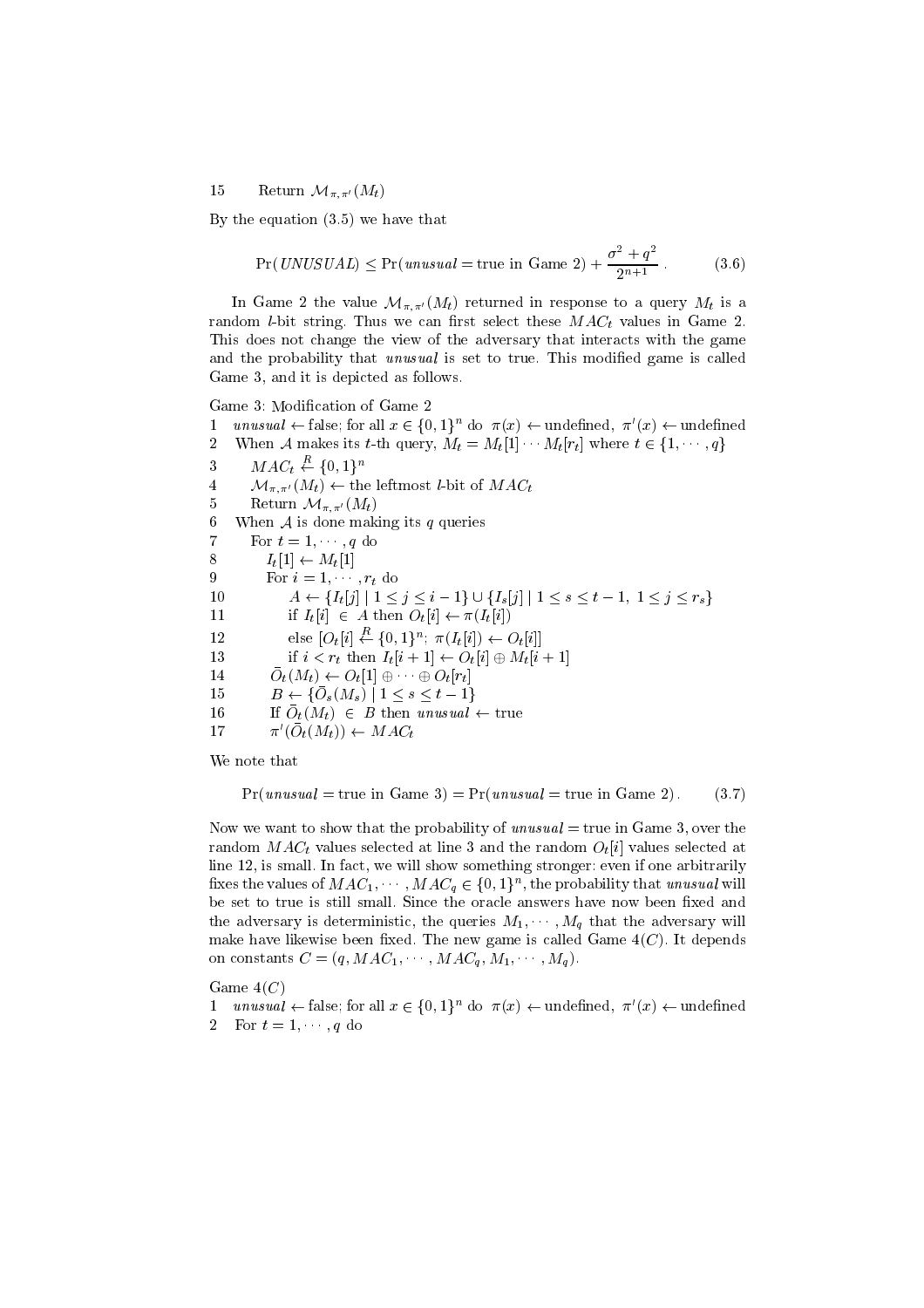3  $I_t[1] \leftarrow M_t[1]$ 4 For  $i = 1, \dots, r_t$  do 5  $A \leftarrow \{I_t[j] \mid 1 \leq j \leq i-1\} \cup \{I_s[j] \mid 1 \leq s \leq t-1, 1 \leq j \leq r_s\}$ 6 if  $I_t[i] \in A$  then  $O_t[i] \leftarrow \pi(I_t[i])$ 7 else  $[O_t[i] \stackrel{R}{\leftarrow} \{0,1\}^n; \pi(I_t[i]) \leftarrow O_t[i]$ 8 if  $i < r_t$  then  $I_t[i + 1] \leftarrow O_t[i] \oplus M_t[i + 1]$  $\mathcal{Y} = \mathcal{O}_t(W_t) \leftarrow \mathcal{O}_t[1] \oplus \cdots \oplus \mathcal{O}_t[T_t]$  $10 \quad D \leftarrow \{U_s(M_s) \mid 1 \leq s \leq t-1\}$  $11 \quad \text{if } \mathcal{O}_t(\mathcal{M}_t) \subset \mathcal{D}$  then unusum  $\leftarrow$  true 12  $\pi$  ( $\mathcal{O}_t(M_t)$ )  $\leftarrow$  MAC<sub>t</sub>

We know that

$$
\Pr(unusual = true in Game 3)]
$$
  
\n
$$
\leq \max_{C} \{ \Pr(unusual = true in Game 4(C)) \}.
$$
 (3.8)

Thus, by  $(3.4)$  and  $(3.6)-(3.8)$  we have that

$$
Adv_{\mathcal{M}_{\mathcal{P}_n \times \mathcal{P}_n}}^{\mathcal{R}_{n \times \mathcal{P}_n}}(\mathcal{A}) \le \max_{C} \{ \Pr(unusual = \text{true in Game } 4(C)) \} + \frac{\sigma^2 + q^2}{2^{n+1}}, \quad (3.9)
$$

where, if A is limited to q queries of aggregate length  $\sigma$ , then C specifies q, message strings  $M_1, \cdots, M_q$  of aggregate block length  $\sigma$ , and  $MAC_1, \cdots, MAC_q$   $\in$  $\{0,1\}^n$ .

Finally, we modify Game  $4(C)$  by changing the order of choosing a random  $O_t[i]$  in line 7. This game is called Game  $5(C)$ .

Game  $5(C)$ 

1 unusual  $\leftarrow$  false; for all  $x \in \{0,1\}^n$  do  $\pi(x) \leftarrow$  undefined,  $\pi'(x) \leftarrow$  undefined 2 For  $t = 1, \dots, q$  do 3 For  $i = 1, \dots, r_t$  do

4  $I_t[1] \leftarrow M_t[1]$ ;  $O_t[i] \leftarrow \{0, 1\}^n$ 

5  $A \leftarrow \{I_t[j] \mid 1 \leq j \leq i-1\} \cup \{I_s[j] \mid 1 \leq s \leq t-1, 1 \leq j \leq r_s\}$ 

6 if  $I_t[i] \in A$  then  $O_t[i] \leftarrow \pi(I_t[i])$ 

7 else  $\pi(I_t[i]) \leftarrow O_t[i]$ 

8 if  $i < r_t$  then  $I_t[i + 1] \leftarrow O_t[i] \oplus M_t[i + 1]$ 

 $\mathcal{O}_t(w_t) \leftarrow \mathcal{O}_t[1] \oplus \cdots \oplus \mathcal{O}_t[r_t]$ 

 $10 \quad D \leftarrow \{U_s(M_s) \mid 1 \leq s \leq t-1\}$ 

 $11 \quad \text{if } \mathcal{O}_t(\mathcal{M}_t) \in D \text{ then } \mathcal{U} \mathcal{U} \mathcal{S} \mathcal{U} \mathcal{U} \leftarrow \text{if } \mathcal{U} \mathcal{U}$ 

 $12 \qquad \pi'(O_t(M_t)) \leftarrow 0^n$ 

Notice that in Game 5, we choose a random  $O_t[i]$  value in line 4. To avoid that the game depends on the *MAC<sub>t</sub>*-values, we also set  $\pi$  ( $O_t(M_t))$  to some particular value,  $0^n$ , instead of to  $MAC_t$  in the last line. The particular value associated to this point is not used unless unusual has already been set to true. Thus we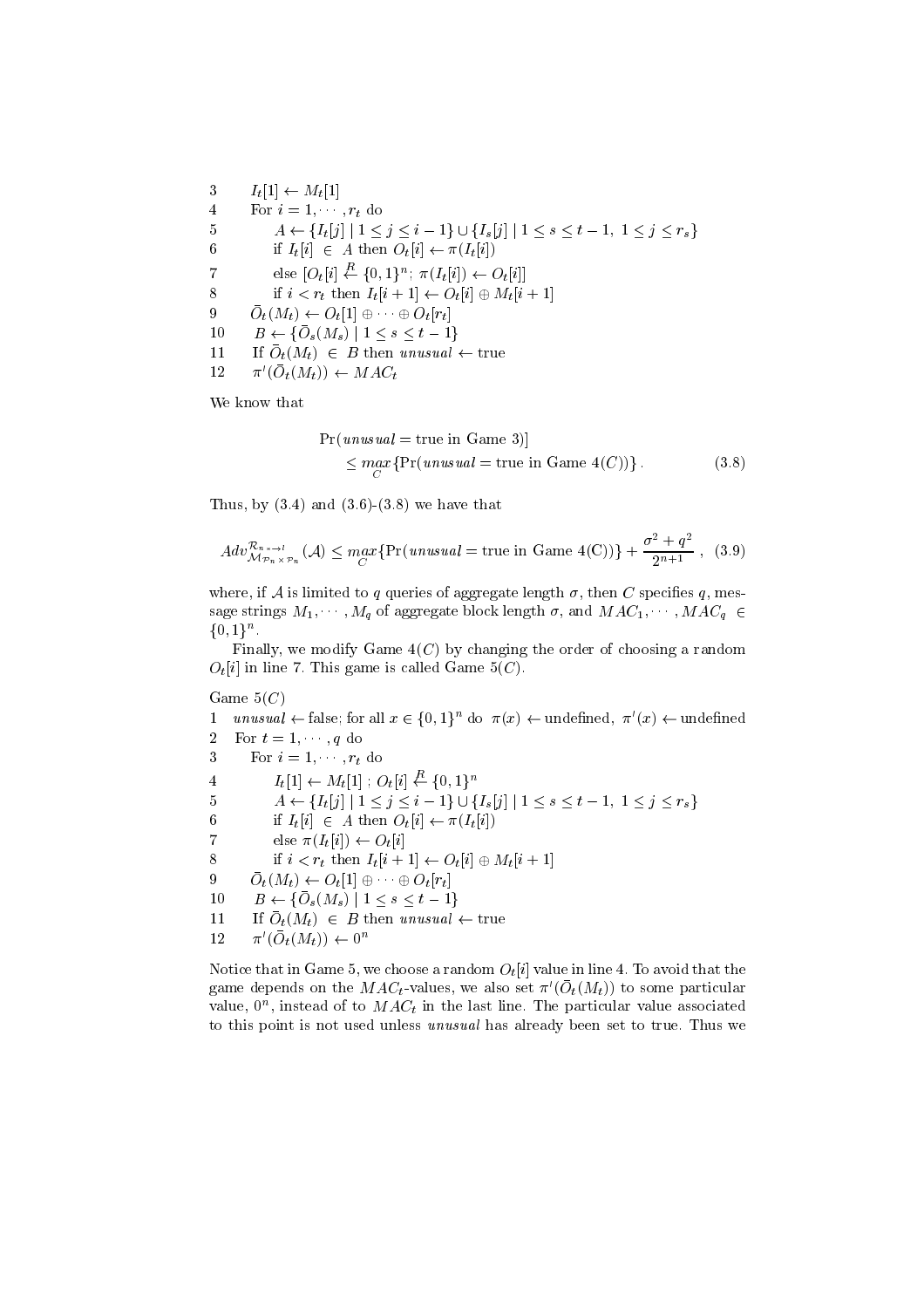obtain that

$$
Pr(unusual = true in Game 4(C))
$$
  
= Pr(unusual = true in Game 5(C)). (3.10)

The coins used in Game 5 are  $O_1(M_1) = O_1[1] \cdots O_1[r_1], \cdots, O_q(M_q)$  $O_q[1]$   $O_q[r_q]$ , where either  $O_s[i]$ 's are random coins or are a synonym  $O_u[j]$ . Here we set  $O_t[0] = 0$  and  $I_t[k] \leftarrow O_t[k-1] \oplus M_t[k]$  for  $1 \le t \le q$  and  $1 \le k \le r_t$ , and if there exists the smallest number  $u < s$  such that  $I_s[i] = I_u[j]$  then  $O_s[i] = O_u[j]$ , else if there exists the smallest number  $j < i$  such that  $I_s[i] = I_s[j]$ then  $O_s[i] = O_s[j]$ , else  $O_s[i]$  is a random coin.

Run Game 5 on  $M_1, \cdots, M_q$  and the indicated vector of coins. Suppose that unusual gets set to true on this execution. Let  $s \in \{1, \dots, q\}$  be the particular value of  $t$  when unusual first get set to true. Then

$$
\overline{O}_s(M_s) = \overline{O}_u(M_u) \text{ for some } u \in \{1, \dots, s-1\}.
$$

In this case, if we had run Game 5 using coins  $O_u$  and  $O_s$  and restricting the execution of line 2 to  $t \in \{u, s\}$ , then unusual still would have been set to true. In this restricted Game 5, we get

$$
\Pr\left(\bar{O}_s(M_s) = \bar{O}_u(M_u)\right) = \Pr\left(O_s[1] \oplus \cdots \oplus O_s[r_s] = O_u[1] \oplus \cdots \oplus O_u[r_u]\right) \\ = 2^{-n}
$$

because  $O_u[1]$  in  $O_u(M_u)$  is a random string in  $\{0,1\}^n$ . Thus we obtain that

$$
\begin{aligned}\n\max_{C} \{ \Pr(unusual \leftarrow \text{true in Game } 5(C)) \} \\
&\leq \max_{r_1, \dots, r_q \atop \sigma = \sum r_i} \left\{ \sum_{1 \leq u < s \leq q} 2^{-n} \right\} \\
&\leq \left( \frac{q(q-1)}{2} \right) \cdot \frac{1}{2^n} \\
&\leq \frac{q^2}{2^{n+1}}.\n\end{aligned} \tag{3.11}
$$

Combining  $(3.9)-(3.11)$ , we get that

$$
Adv_{\mathcal{M}_{\mathcal{P}_n \times \mathcal{P}_n}}^{\mathcal{R}_{n \times \mathcal{P}_n}} (\mathcal{A}) \le \frac{\sigma^2 + q^2}{2^{n+1}} + \frac{q^2}{2^{n+1}}.
$$

This completes the proof of Lemma 1.

Now we check the possibility of distinguishing a random function in the  $\cdots$  original MPn from a random function in  $\cdots$  . The results is the results of  $\cdots$  and  $\cdots$  $\eta$  . The inner collisions are inner collisions are in  $\eta$  . The inner collisions are in  $\eta$ 

$$
\Box
$$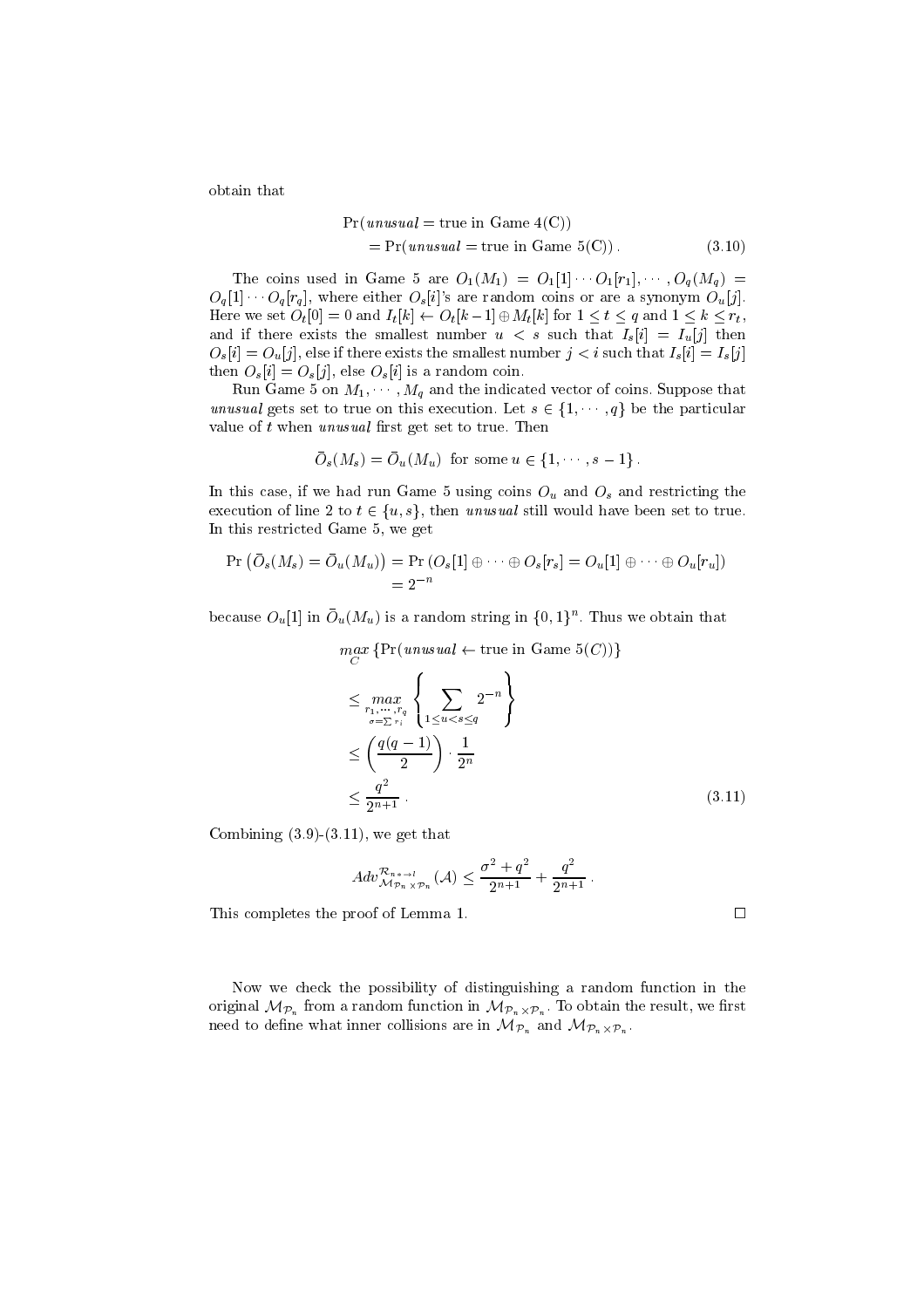**Definition 1** Let  $M_1, \cdots, M_q$  be  $q$  strings in  $\{0,1\}^{n*}$ , and let  $\pi, \pi'$  be two ran $a$  and permutations in  $P_n$ . We say that there occurs an inner collision of  $N$  on the queries  $M_1, \cdots, M_q$  if the collision occurs before invoking the second permutation  $\bar{\pi}$  which is derived from  $\pi$ . Namely, if there exists a pair of indices  $1 \leq i \leq j \leq q$  for which  $\sigma_{\pi}(M_i) = \sigma_{\pi}(M_j)$ . Similarly, we say that there exists an inner collision of  $\mathcal{M}_{\pi,\pi'}$  on the queries  $M_1, \cdots, M_q$  if the collision occurs before invoking the second permutation  $\pi'$ .

**Lemma 2** Let  $A$  be an adversary that makes queries to a random function chosen either from MPn or from MPn-Pn . Suppose that <sup>A</sup> asks its oracle <sup>q</sup> queries, these queries having aggregate length of  $\sigma$  blocks. Then

$$
Adv_{\mathcal{M}_{\mathcal{P}_n}}^{\mathcal{M}_{\mathcal{P}_n} \times \mathcal{P}_n} (\mathcal{A}) \leq \frac{\sigma^2 + 2q^2}{2^{n+1}}.
$$

*Proof.* Let  $ICol(\mathcal{M}_{\mathcal{P}_n})$  be the event that there is an inner collision among the messages in MP<sub>n</sub> and let  $\cdots$   $\cdots$   $\cdots$  ( $\cdots$   $\cdots$   $\cdots$   $\cdots$  ) be the event that the event that the event that the event that the event that the event of  $\cdots$ collision among the messages in MPn-Pn . Observe that since both algorithms are the same before invoking the second permutation, the inner collision probabilities in both algorithms are the same. Thus the following equation holds:

$$
\Pr\left(ICol(\mathcal{M}_{\mathcal{P}_n}) \mid \pi \stackrel{R}{\leftarrow} \mathcal{P}_n\right) = \Pr\left(ICol(\mathcal{M}_{\mathcal{P}_n \times \mathcal{P}_n}) \mid \pi, \pi' \stackrel{R}{\leftarrow} \mathcal{P}_n\right). \tag{3.12}
$$

For the same reason, if no inner collisions occur, the adversary outputs 1 with the same probability for MPn and MPn-because she sees of permutation of permutations of permutations of permutations of permutations of permutations of permutations of permutations of permutations of permutations of permut tations on distinct points and the second permutations of MP<sub>n</sub> and MP<sub>n</sub>  $\cdots$ are independent. Let  $Pr_1(\cdot)$  denote the probability that  $\mathcal{A}^{\mathcal{M}_{\pi}}$  outputs 1 under the experiment  $\pi \stackrel{R}{\leftarrow} \mathcal{P}_n$  and  $\Pr_2(\cdot)$  denote the probability that  $\mathcal{A}^{\mathcal{M}_{\pi,\pi'}}$  outputs 1 under the experiment  $\pi, \pi' \stackrel{R}{\leftarrow} \mathcal{P}_n$ . Then the following holds:

$$
\Pr_{1}\left(\mathcal{A}^{\mathcal{M}_{\pi}}=1 \mid \overline{ICol(\mathcal{M}_{\mathcal{P}_{n}})}\right)=\Pr_{2}\left(\mathcal{A}^{\mathcal{M}_{\pi,\pi'}}=1 \mid \overline{ICol(\mathcal{M}_{\mathcal{P}_{n}\times\mathcal{P}_{n}})}\right), (3.13)
$$

where ICOL(MPn) and ICOL(MPn- $\wedge$ Pn- $\wedge$ Pn- $\wedge$ Pn) and ICol(MPn-iCol(MPn) and ICOL(MPn) and ICO ICOL(MPN-H), respectively. Therefore, by using the equation (3.12), where  $\alpha$ we can write the adversary's advantage as follows:

$$
Adv_{\mathcal{M}_{\mathcal{P}_n}}^{\mathcal{M}_{\mathcal{P}_n \times \mathcal{P}_n}}(\mathcal{A})
$$
\n
$$
\leq \left| \Pr_1 \left( \mathcal{A}^{\mathcal{M}_{\pi}} = 1 \right) - \Pr_2(\mathcal{A}^{\mathcal{M}_{\pi,\pi'}} = 1) \right|
$$
\n
$$
= \left| \Pr_1 \left( \mathcal{A}^{\mathcal{M}_{\pi}} = 1 \middle| \mathcal{ICol}(\mathcal{M}_{\mathcal{P}_n}) \right) \cdot \Pr_1 \left( \mathcal{ICol}(\mathcal{M}_{\mathcal{P}_n}) \right)
$$
\n
$$
+ \Pr_1 \left( \mathcal{A}^{\mathcal{M}_{\pi}} = 1 \middle| \overline{\mathcal{ICol}(\mathcal{M}_{\mathcal{P}_n})} \right) \cdot \Pr_1 \left( \overline{\mathcal{ICol}(\mathcal{M}_{\mathcal{P}_n})} \right)
$$
\n
$$
- \Pr_2 \left( \mathcal{A}^{\mathcal{M}_{\pi,\pi'}} = 1 \middle| \mathcal{ICol}(\mathcal{M}_{\mathcal{P}_n \times \mathcal{P}_n}) \right) \cdot \Pr_2 \left( \mathcal{ICol}(\mathcal{M}_{\mathcal{P}_n \times \mathcal{P}_n}) \right)
$$
\n
$$
- \Pr_2 \left( \mathcal{A}^{\mathcal{M}_{\pi,\pi'}} = 1 \middle| \overline{\mathcal{ICol}(\mathcal{M}_{\mathcal{P}_n \times \mathcal{P}_n})} \right) \cdot \Pr_2 \left( \overline{\mathcal{ICol}(\mathcal{M}_{\mathcal{P}_n \times \mathcal{P}_n})} \right) \right|
$$
\n
$$
= \left| \Pr_2 \left( \mathcal{ICol}(\mathcal{M}_{\mathcal{P}_n \times \mathcal{P}_n}) \right)
$$
\n
$$
\cdot \left\{ \Pr_1 \left( \mathcal{A}^{\mathcal{M}_{\pi}} = 1 \middle| \mathcal{ICol}(\mathcal{M}_{\mathcal{P}_n}) \right) - \Pr_2 \left( \mathcal{A}^{\mathcal{M}_{\pi,\pi'}} = 1 \middle| \mathcal{ICol}(\mathcal{M}_{\mathcal{P}_n \times \mathcal{P}_n}) \right) \right|
$$
\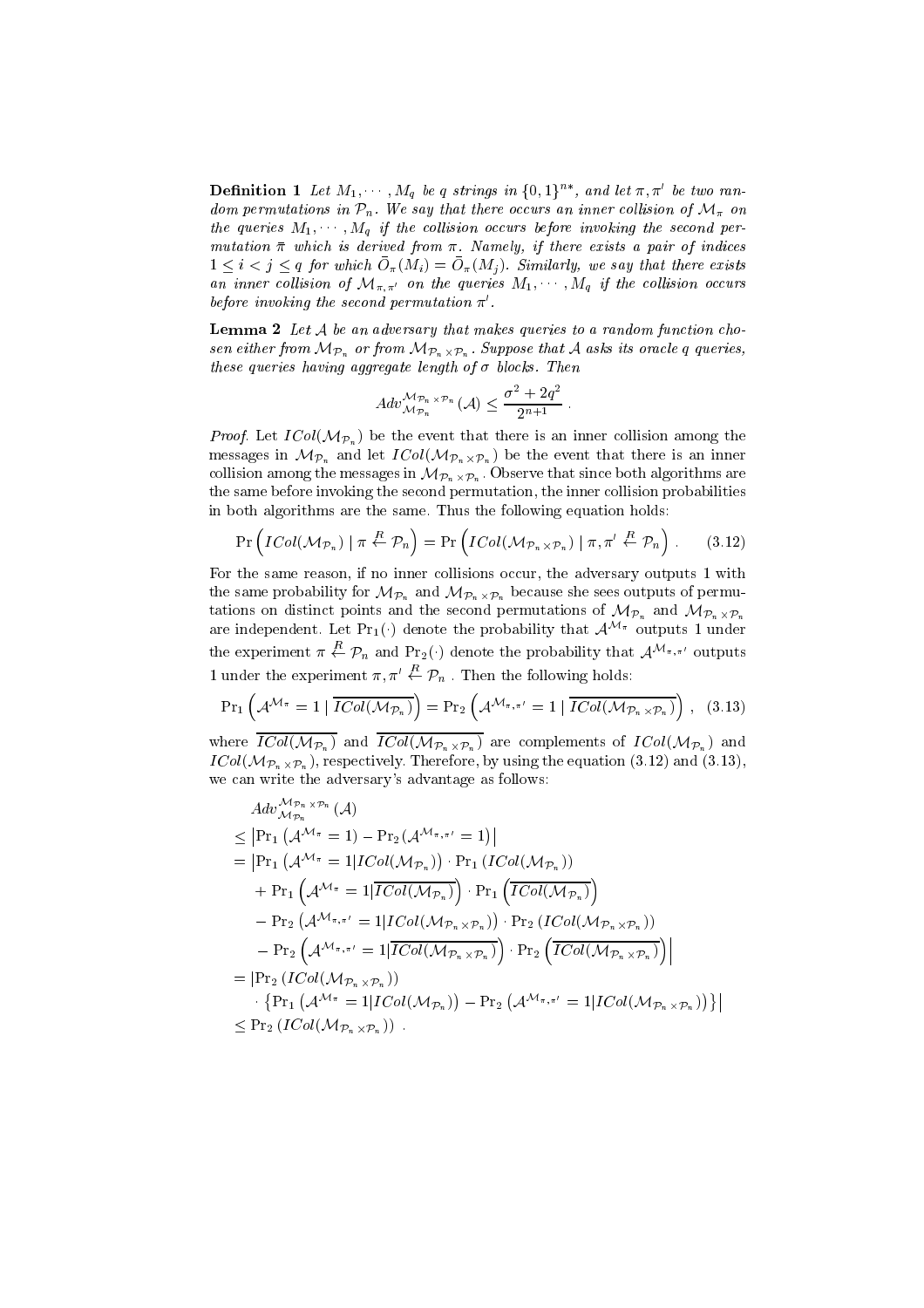To bound this quantity, we consider again the proof of Lemma 1. In the proof of  $-$  --------  $-$  , denote that  $\mathcal{L}$  is the behavior of  $\mathcal{L}$  . Observe that  $\mathcal{L}$  ,  $\mathcal{L}$  ,  $\mathcal{L}$  ,  $\mathcal{L}$  ,  $\mathcal{L}$  ,  $\mathcal{L}$  ,  $\mathcal{L}$  ,  $\mathcal{L}$  ,  $\mathcal{L}$  ,  $\mathcal{L}$  ,  $\mathcal{L}$  ,  $\mathcal{L}$  ,  $\mathcal{L$ where the inner collision occurs in MP<sub>n-</sub>  $\ldots$  ,  $\ldots$   $\ldots$   $\ldots$   $\ldots$  is the true in  $\ldots$ Game 1. Thus by Lemma 1, we obtain that

$$
\begin{aligned} \Pr_2\left(ICol(\mathcal{M}_{\mathcal{P}_n \times \mathcal{P}_n})\right) &\leq \Pr\left(\text{unusual} = \text{true in Game 1}\right) \\ &\leq \frac{\sigma^2 + 2q^2}{2^{n+1}}, \end{aligned}
$$

which completes the proof of Lemma 2.

Proof of Theorem 1: From Lemma 1 and 2, the proof of Theorem 1 follows immediately.  $\Box$ 

## 4 Conclusion

In this work we have examined the provable security of the 3GPP-MAC algorithm  $f$ 9. We have provided a proof of security for 3GPP-MAC in the sense of reduction-based cryptography. More specically, we have shown that if there is an existential forgery attack on 3GPP-MAC, then the underlying block cipher can be attacked with comparable parameters. It might be seen as highly unlikely that a realistic attack exists on the 3GPP block cipher KASUMI. If that is indeed the case, our results establish the soundness of the 3GPP-MAC algorithm.

### References

- 1. M. Bellare, J. Kilian, and P. Rogaway, The security of cipher block chaining, Crypto'94, LNCS 839, Springer-Verlag, 1994, pp. 341-358. An updated version can be found in the personal URLs of the authors. See, for example, http://wwwcse.ucsd.edu/users/mihir/.
- 2. A. Berendschot et al., Integrity Primitives for Secure Information Systems. Final Report of RACE Integrity Primitives Evaluation (RIPE-RACE 1040), LNCS 1007, Springer-Verlag, 1995
- 3. J. Black and P. Rogaway, CBC-MACs for arbitrary-length messages: the three-key constructions, Crypto 2000, LNCS 1880, Springer-Verlag, 2000, pp. 197-215.
- 4. J. Black and P. Rogaway, A Block-Cipher Mode of Operation for Parallelizable Message Authentication, EUROCRYPT 2002, LNCS 2332, Springer-Verlag, 2002, pp. 384-397.
- 5. L. Carter and M. Wegman, Universal hash functions, J. of Computer and System Sciences, 18, 1979, pp. 143-154
- 6. V. Gligor and P. Donescu, Fast encryption and authentication: XCBC encryption and XECB authentication modes, Contribution to NIST, April 20, 2001. Available at http://csrc.nist.gov/encryption/modes/.
- 7. E. Jaulmes, A. Joux, and F. Valette, On the security of Randomized CBC-MAC Beyond the Birthday Paradox Limit: A New Construction, FSE 2002, LNCS 2365, Springer-Verlag, 2002, pp. 237-251.